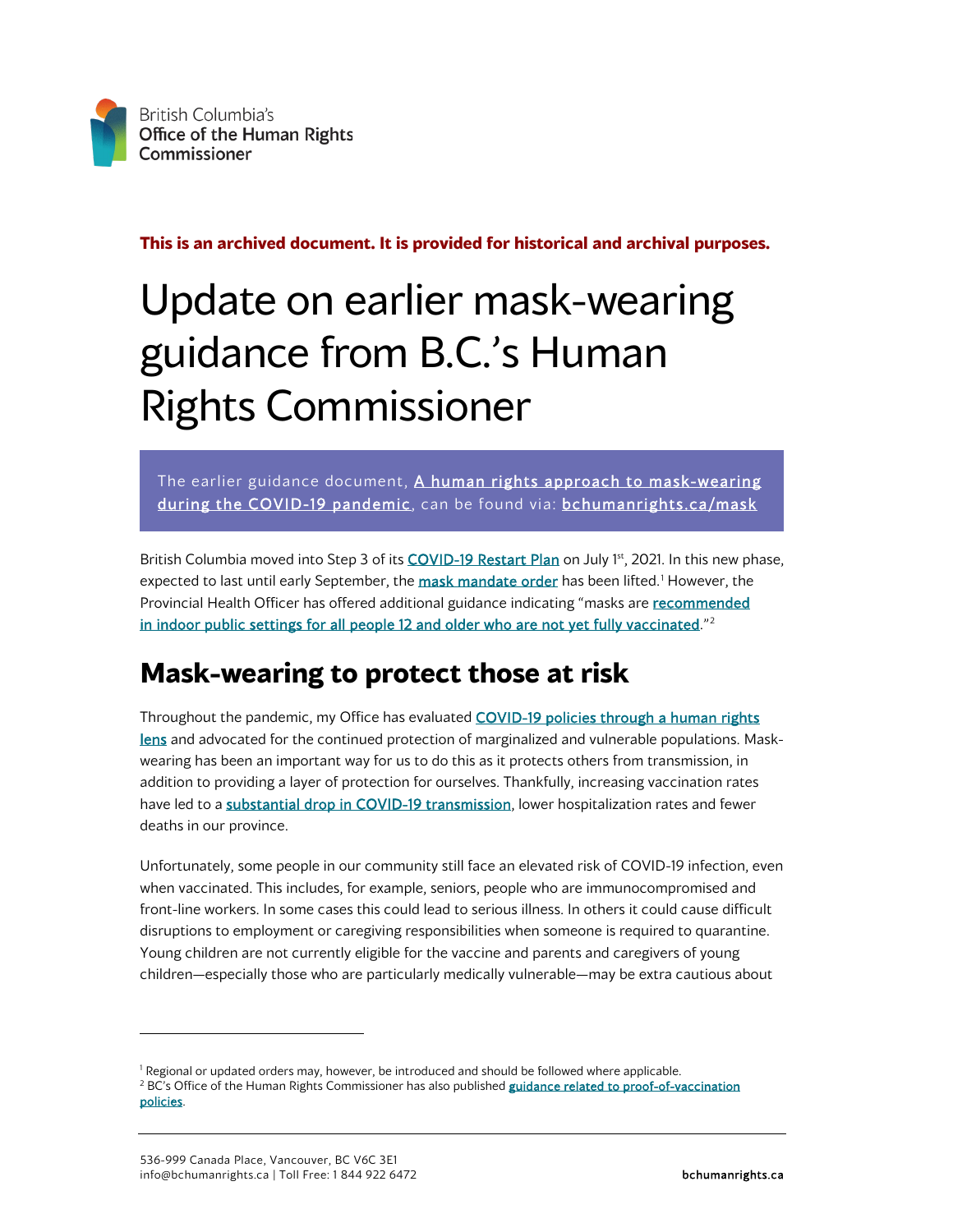transmission given their children's ongoing risk. Many others are waiting for their second shot or for their immunity to increase in the two weeks following their vaccination.

As detailed in my broade[r proof-of-vaccination guidance document,](https://bchumanrights.ca/publications/vaccination/) there are also systemic reasons individuals cannot or have not been immunized against COVID-19. They too remain vulnerable to transmission and could benefit from the added layer of protection afforded by mask-wearing.

In light of this, I encourage everyone to remain mindful of the disproportionate risk faced by the most vulnerable members of our communities and to continue to take precautions. This could include wearing masks in certain settings even though it is no longer mandated.

## **Mask-wearing exemptions and accommodations**

Throughout Step 3 some businesses, employers and service providers will request that people continue to wear masks in public indoor spaces. They may be entitled to do so, but they must also accommodate those who cannot wear a mask on the basis of a protected ground under B.C.'s [Human Rights Code](https://www.bclaws.ca/civix/document/id/complete/statreg/00_96210_01).

For example, mask policies should not apply—or should apply differently—to people with a chronic health condition or a disability that inhibits their ability to wear a mask, such as being unable to remove a mask without assistance.

If someone identifies a reason they are unable to wear a mask that is based on a protected ground under B.C.'s *Human Rights Code* (such as disability or medical condition), duty bearers—that is, those who have a legal obligation or responsibility to respect, protect and fulfil human rights, including employers, housing providers and other service providers—should accommodate their needs to the greatest extent possible. For shorter-term interactions or where accommodations are relatively easy to implement, duty-bearers should not require medical information to do so. If it is necessary to request medical information, it should only be sought to the extent necessary to determine the limitations and restrictions an individual has in relation to mask-wearing and how they can be accommodated.

Before refusing service or imposing consequences on an employee who cannot wear a mask, duty bearers should first work with the individual to come up with an accommodation that respects their human rights as well as addresses actual transmission risks in their setting. Keeping up to date with information and recommendations from **public health officials** an[d WorkSafeBC](https://www.worksafebc.com/en/covid-19) can help with assessing these risks.

This duty to accommodate does not apply if someone is able to wear a mask and to get vaccinated but has chosen not to as a matter of personal preference.

## **Collective responsibility**

While many of us are beginning to feel hopeful about the COVID-19 situation in British Columbia, the global pandemic is not over. COVID-19 vaccines have had a significant impact on infection rates